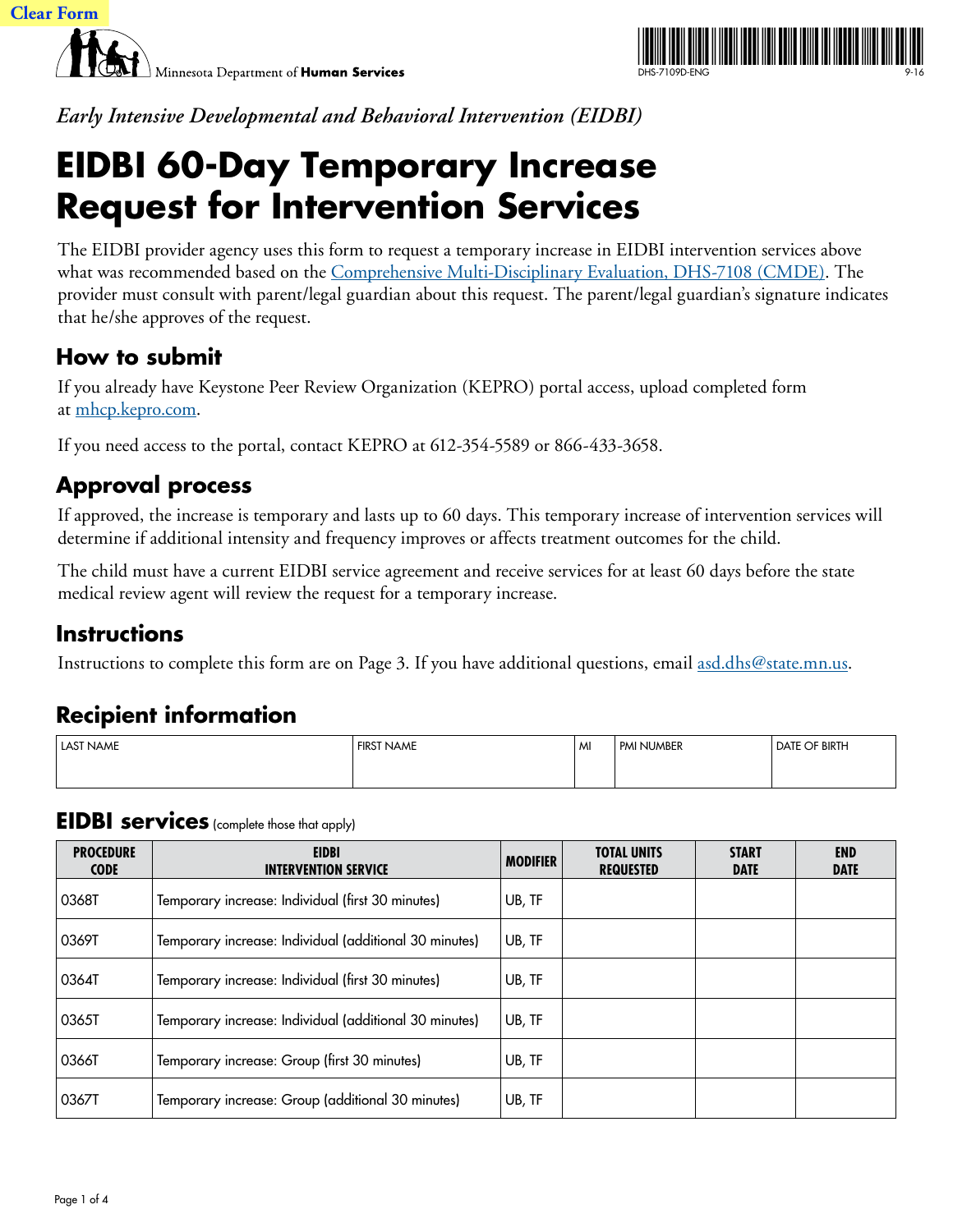### **Justification**

Provide an explanation for your request to temporarily increase the Comprehensive Multi-Disciplinary Evaluation (CMDE) recommended number of units for EIDBI intervention services. Include the following in your answer: Revised ITP objective, current baseline data, current progress monitoring (percent achieved) and revised goal mastery (percent required). **For more information on how to answer this question, see "justification instructions" on Page 3.**

#### **Provider information**

| <b>PROVIDER NAME</b>          |                                       |              | NPI NUMBER |            |
|-------------------------------|---------------------------------------|--------------|------------|------------|
|                               |                                       |              |            |            |
| NAME OF PERSON MAKING REQUEST | <b>TITLE OF PERSON MAKING REQUEST</b> | PHONE NUMBER |            | FAX NUMBER |
|                               |                                       |              |            |            |
| <b>SIGNATURE</b>              | <b>DATE</b>                           |              |            |            |
|                               |                                       |              |            |            |

### **Parent/legal guardian information**

| PARENT/LEGAL GUARDIAN 1 |                     |
|-------------------------|---------------------|
| <b>NAME</b>             | <b>PHONE NUMBER</b> |
|                         |                     |
| <b>SIGNATURE</b>        | <b>DATE</b>         |
|                         |                     |
| PARENT/LEGAL GUARDIAN 2 |                     |
| <b>NAME</b>             | <b>PHONE NUMBER</b> |
|                         |                     |
| <b>SIGNATURE</b>        | <b>DATE</b>         |
|                         |                     |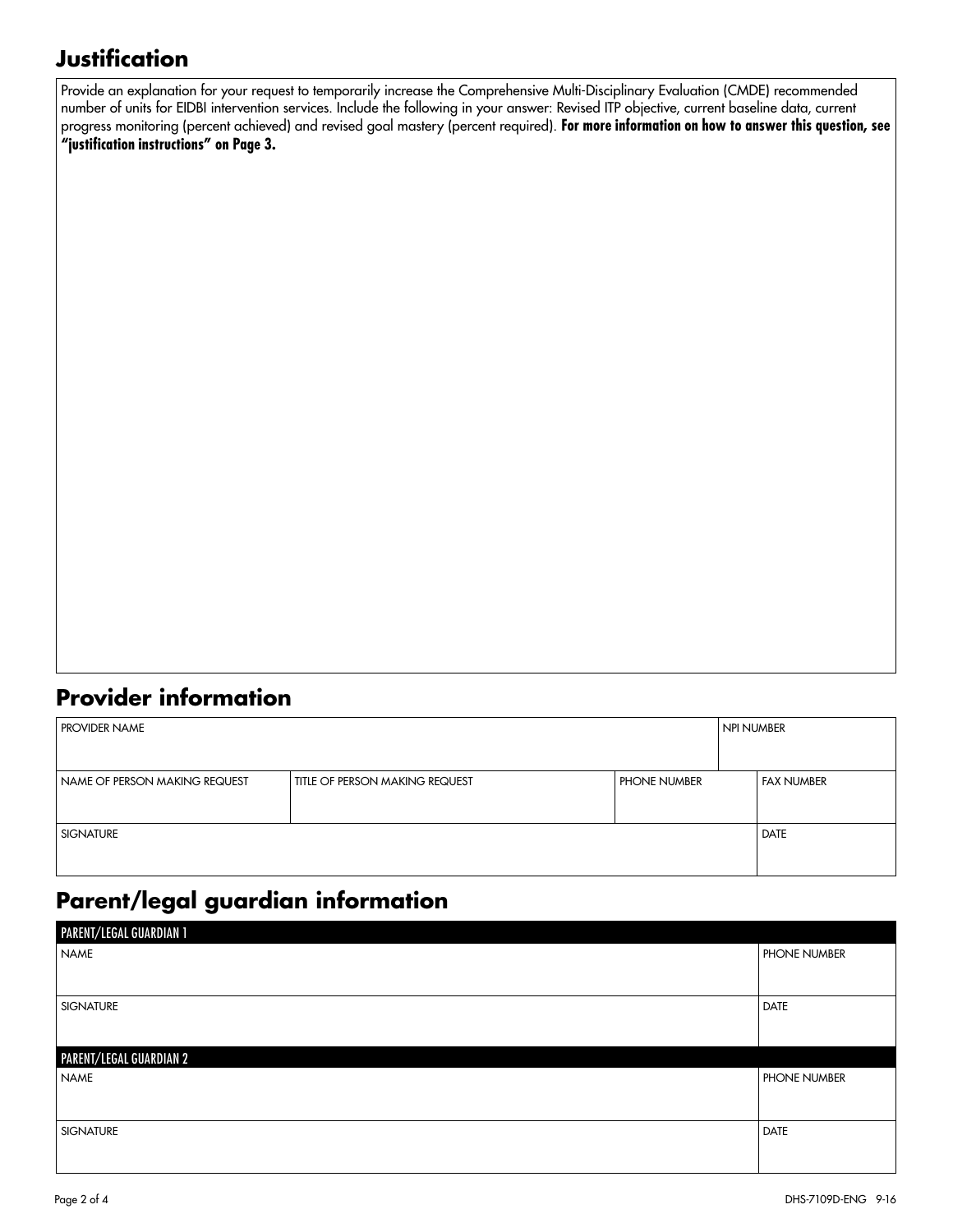# **EIDBI 60-Day Temporary Increase Request for Intervention Services Instructions**

### **Recipient information**

- Enter the child's complete legal last name, first name and middle initial
- Enter the child's 8-digit PMI number
- Enter the child's date of birth

#### **Services**

- Determine the service area you are requesting and complete those that apply.
- For each service, enter the total number of additional units you request for the temporary increase (**Note**: These are the additional units above what the ITP determined originally for the service authorization. The total number of units for all EIDBI intervention services cannot exceed 80 units/week or 480 units over the 60 days allowed for the temporary increase.)
- Enter the start date for the temporary increase of EIDBI services
- Enter the end date of the for the temporary increase of EIDBI services
- Enter the end date as to when the temporary increase in the number of units is expected to end

### **Justification**

- Enter the reason for requesting a temporary increase in the number of units for EIDBI intervention services
- The justification must support the need to increase the frequency or duration of interventions. Justification may also include changes to the location of where the services are being provided (i.e., home, clinic, community, center) and/or the level and type of parent/caregiver involvement.
- I dentify the ITP development goal domain(s) which will be impacted by the temporary increase that includes the:
	- 1. Revised ITP objective
	- 2. Current baseline data
	- 3. Current progress monitoring (percent achieved)
	- 4. Revised goal mastery (percent required).

### **Provider agency information**

- **Enter the provider name**
- Enter the provider's NPI
- Enter name and title of the person who is submitting the request
- Enter the provider phone number
- Enter the provider fax number

### **Parent/legal guardian information**

- Enter the parent/legal guardian 1's name
- Enter the parent/legal guardian 1's phone number
- Obtain parent/legal guardian 1's signature
- Enter date parent/legal guardian 1 signed

If applicable, repeat for parent/legal guardian 2

### **Submission**

Upload signed and completed document through the KEPRO portal at [mhcp.kepro.com.](http://mhcp.kepro.com/)